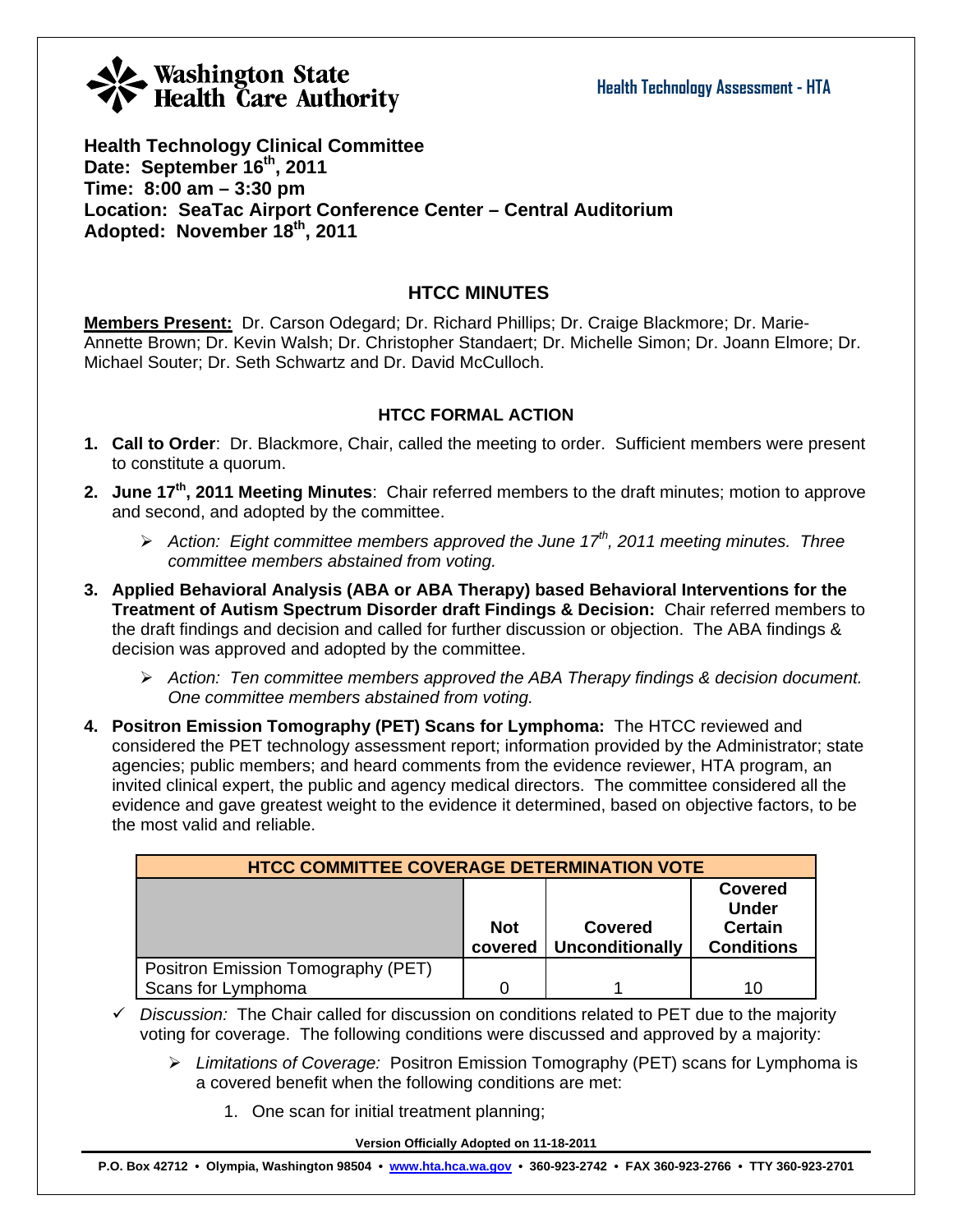- 2. Additional scans for restaging with clinical suspicion of disease progression or treatment failure subject to agency approval;
- 3. No coverage for routine surveillance
- $\checkmark$  Action: The committee chair directed HTA staff to prepare a Findings and Decision document on PET reflective of the majority vote.
- **5. Hip Surgery for Femoroacetabular Impingement Syndrome (FAI):** The HTCC reviewed and considered the FAI technology assessment report; information provided by the Administrator; state agencies; public members; and heard comments from the evidence reviewer, HTA program, an invited clinical expert, the public and agency medical directors. The committee considered all the evidence and gave greatest weight to the evidence it determined, based on objective factors, to be the most valid and reliable.

| <b>HTCC COMMITTEE COVERAGE DETERMINATION VOTE</b> |                       |                                          |                                                                |  |  |
|---------------------------------------------------|-----------------------|------------------------------------------|----------------------------------------------------------------|--|--|
|                                                   | <b>Not</b><br>covered | <b>Covered</b><br><b>Unconditionally</b> | Covered<br><b>Under</b><br><b>Certain</b><br><b>Conditions</b> |  |  |
| Hip Surgery for Femoroacetabular                  |                       |                                          |                                                                |  |  |
| Impingement Syndrome (FAI)                        | 9                     |                                          | າ                                                              |  |  |

 $\checkmark$  Action: The committee chair directed HTA staff to prepare a Findings and Decision document on FAI reflective of the majority vote.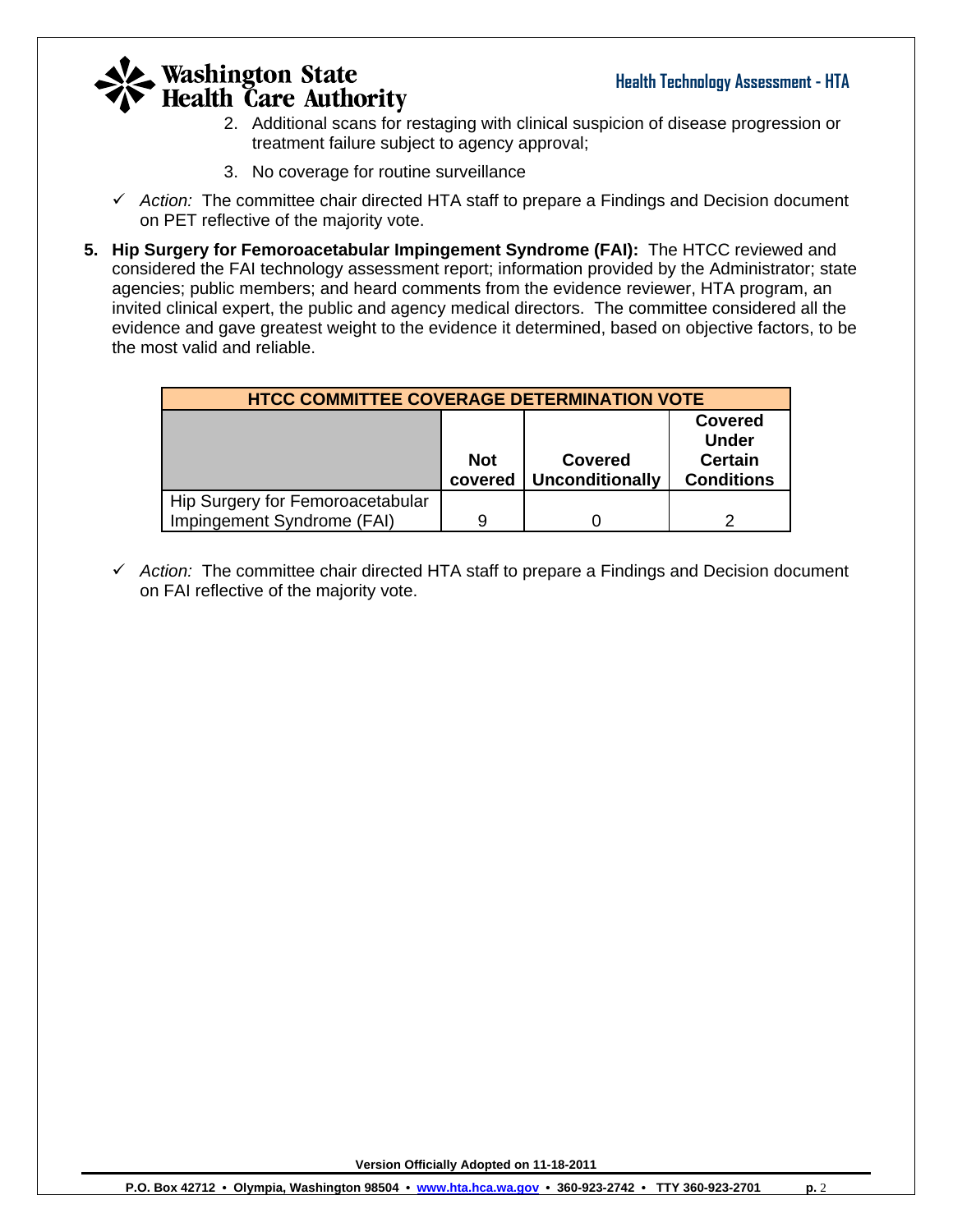## **SUMMARY OF HTCC MEETING TOPICS, PRESENTATION, AND DISCUSSION**

### **Agenda Item: Welcome & Introductions**

 $\checkmark$  The Health Technology Clinical Committee (HTCC) met on September 16<sup>th</sup>, 2011

### **Agenda Item: Meeting Open and HTA Program Update**

Dr. Craig Blackmore, HTCC Chair, opened the public meeting.

- $\checkmark$  New committee member, Dr. David McCulloch, was introduced
- $\checkmark$  Leah Hole-Curry, HTA Program Director, provided an overview of the agenda, meeting guide and purpose, room logistics and introductions.
	- Newly hired HTA Program Director, Josh Morse, was introduced. Josh Morse will start officially at HCA-HTA on October 1<sup>st</sup>, 2011.

## **Agenda Item: Previous Meeting Business**

June 17<sup>th</sup>, 2011 Meeting Minutes: Chair referred members to the draft minutes and called for a motion and discussion. Minutes were circulated prior to the meeting and posted.

¾ *Action: Eight committee members approved the June 17th, 2011 meeting minutes. Three committee members abstained from voting.* 

Applied Behavioral Analysis (ABA or ABA Therapy) based Behavioral Interventions for the Treatment of Autism Spectrum Disorder draft Findings & Decision: Chair referred members to the draft findings and decision and called for further discussion. The draft findings and decision document was circulated prior to the meeting and posted to the website for a two week comment period. Five public comments were received, included in the meeting materials, and were reviewed and discussed.

¾ *Action: Ten committee members approved the ABA Therapy findings & decision document. One committee members abstained from voting.*

### **Agenda Item: HTA Program Review**

- $\triangleright$  Leah Hole-Curry, HTA Program Director, provided the HTA context for the meeting and an update on program activities including:
	- $\triangleright$  State purchasing context and budget reductions and reform efforts, medical technology is driver of increased medical costs and has quality gaps
	- $\triangleright$  HTA is designed to use reliable science and independent committee to get best information on what works, what is safe and what provides value
	- $\triangleright$  HTA outcomes include transparency; reports and articles reviewed; and coverage decisions made
	- $\triangleright$  Comparison with private industry and Medicare decisions completed
	- $\triangleright$  Program has received recent recognition from public media, clinical press, and various medical and health policy groups with either story highlights or invited presentations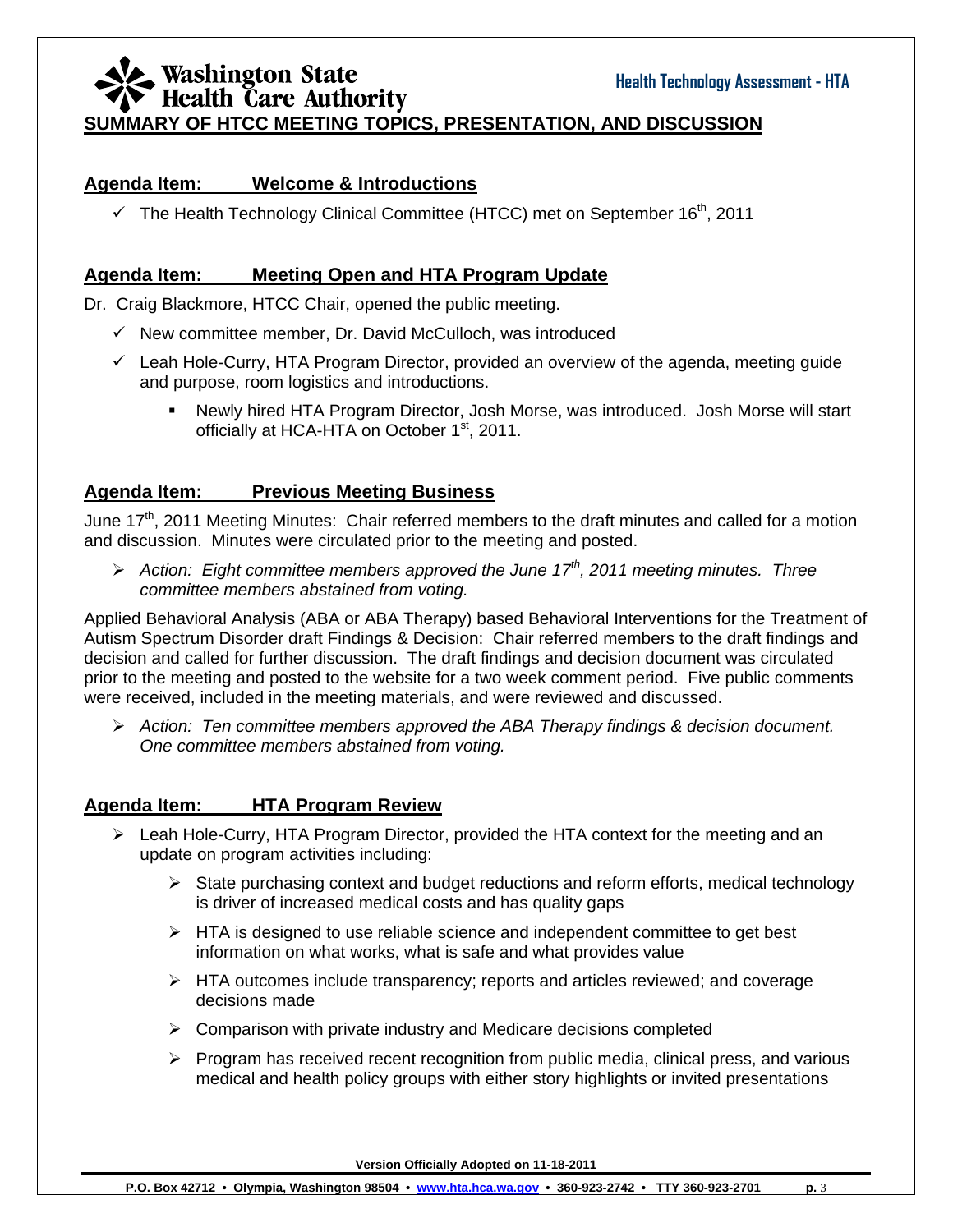

## **Agenda Item: Positron Emission Tomography (PET) Scans for Lymphoma Topic Review**

Leah Hole-Curry, HTA Program Director, introduced the technology topic up for discussion:

- $\checkmark$  Staff provided an overview of the timeline and referred HTCC members to the included key questions and population of interest for PET review.
- $\checkmark$  Staff welcomed, per HTCC request, an invited clinical expert; Dr. Janet Eary is a Professor of Radiology, working in Nuclear Medicine and Molecular Imaging. Dr. Eary completed a conflict of interest and indicated no conflicts.

### **Agenda Item: Public Comments**

The Chair called for public comments.

- $\checkmark$  Scheduled Public Comments: No stakeholders scheduled time for public comments.
- $\checkmark$  Open Public Comments: No individuals provided comments during the open portion.

### **Agenda Item: PET Topic – Agency Comments**

Dr. Jeff Thompson, Medical Director, Health Care Authority, presented the agency utilization and outcomes for PET to the committee, full presentation published with meeting materials.

- $\checkmark$  PET Background:
	- $\circ$  Positron emission tomography (PET) is a diagnostic imaging test using a positron emitting radioactive particle.
	- $\circ$  In using PET for cancer, the radioactive particle is usually 18 fluorine (18F) which is incorporated into a glucose molecule. 18FDG preferentially accumulates in areas of high glucose metabolism such as areas of active cancer. 18FDG produces areas of increased radioactivity (referred to as "hot spots") where cancer cells are metabolically active.
	- $\circ$  Positron emission tomography is frequently performed after other imaging methods, such as CT or MRI, so it may not replace other imaging tests (anatomical vs. biologic)
- $\checkmark$  Agency Concerns:
	- $\circ$  Technology is not new, but the application is changing. Routine use of PET is not authorized due lack of literature on outcomes.
	- $\circ$  A PET Scan policy was brought forward to the Advanced Imaging Management (AIM) work group for Medicaid
	- o PET is authorized for diagnosis for Lung and GI cancers to abate risky biopsies
	- $\circ$  PET is authorized when conventional scanning (CT, MRI, plain films) are non-diagnostic
	- o PET is authorized if lab test and conventional scanning is not congruent (normal scan with increasing CA125 ovarian cancer)
	- o Key concerns:
		- Will this additional method increase benefits when lesser cost screening has known outcomes?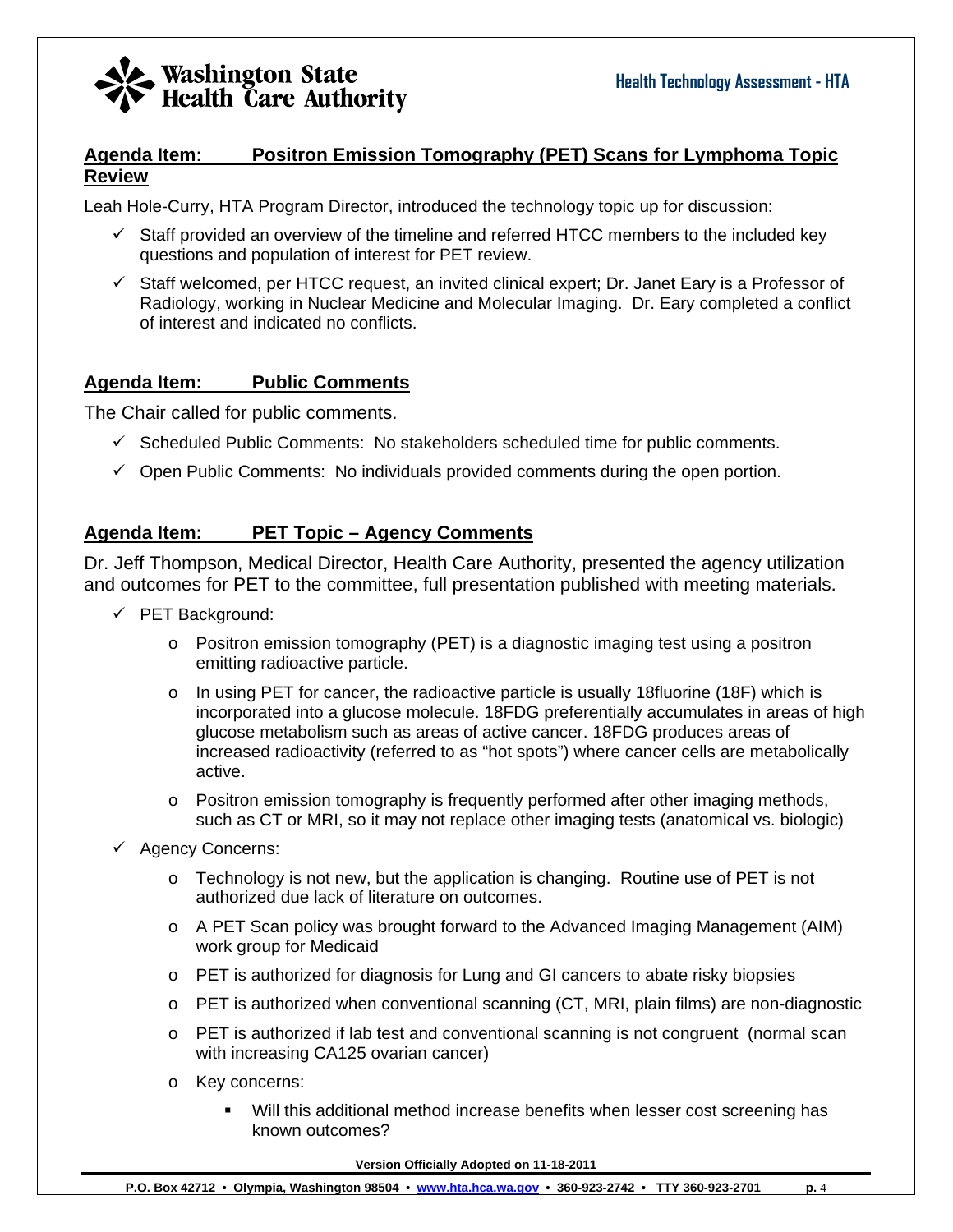- More expensive/additional test increases costs what about outcomes?
- $\blacksquare$  Is the measure of a new test only SN/SP what about PPV?
- Is it appropriate to measure PET against CT scan anatomic vs. biologic?
- Are there better outcomes or reduced costs for the extra radiation dose?
- $\checkmark$  Current State Agencies Policies:
	- o DSHS allows PET when: there is a Non-diagnostic conventional scan for diagnosis, biopsies, staging/restaging or surveillance
	- o UMP allows PET in lymphoma:
		- SURVEILLANCE OF ASYMPTOMATIC PATIENTS AFTER THERAPY FOR MALIGNANCY PET or PET/CT is considered not medically necessary for patients who have completed therapy twelve (12) or more months ago for lymphoma or six (6) or more months ago for all other malignancies unless the patient demonstrates signs, symptoms, laboratory or other objective findings suggestive of recurrence or spread of the original malignancy
		- SCREENING: PET or PET/CT IS NOT COVERED AS A SCREENING TEST (I.E., FOR EVALUATION OF PATIENTS WITHOUT SPECIFIC SIGNS AND SYMPTOMS OF DISEASE).

 $\checkmark$  State Agencies Questions:

- o Safety: Benefit vs. Harms issues?
	- Do less expensive diagnostics have less risk for radiation exposure?
	- Does the identification of non-specific findings (false positives) lead to unnecessary interventions?
	- Is that a Red Flag for over use of PET?
	- Mode was 1, the mean was 2, and the max per case 19 PET ( > 40 CT scans) in 5 year period
- o Effectiveness:
	- Is the evidence of sensitivity, specificity, and reliability enough to make a benefit decision?
	- Can we define when an MRI/CT/Gallium scan vs. PET is needed in a diagnosis, staging/restaging, surveillance?
- o Cost
	- Does routine PET lead to higher cost for unproven outcomes?
	- What is the impact of differential activity in the community (multiple PET and CT Scans per case)?
- $\checkmark$  Cost and Utilization for PET and CT/PET by Year:

*PEB PET Scans, Costs and Counts for patients diagnosed with Lymphoma 2007-2010* 

| <b>PEB PET Scans</b>         | 2007      | 2008      | 2009      | 2010      | <b>Overall</b> |
|------------------------------|-----------|-----------|-----------|-----------|----------------|
| Members w/PET scans per year | 140       | 168       | 161       | 148       | 409            |
| Scans per year               | 221       | 263       | 246       | 235       | 965            |
| Average scans per year**     | 1.58      | 1.57      | 1.53      | 1.59      | 2.36           |
| <b>Annual Cost</b>           | \$489,106 | \$744,611 | \$605,527 | \$612,285 | \$2,451,529    |
| Average overall cost         | \$2,213   | \$2,831   | \$2,461   | \$2,605   | \$2,540        |

#### **Version Officially Adopted on 11-18-2011**

P.O. Box 42712 • Olympia, Washington 98504 • www.hta.hca.wa.gov • 360-923-2742 • TTY 360-923-2701 p. 5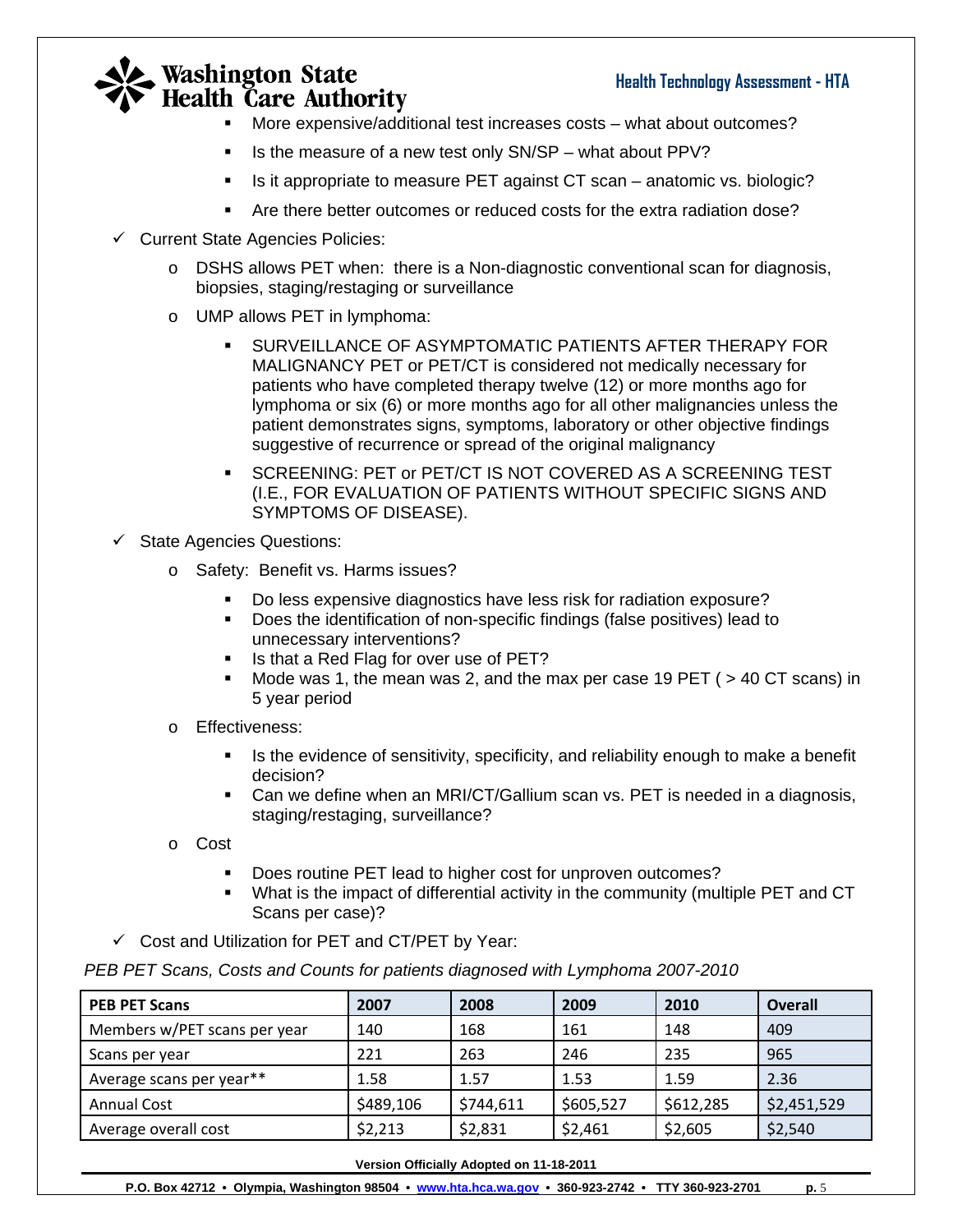

**Health Technology Assessment - HTA**

| 7 A 7<br><b>Health Gare Authority</b> |         |         |         |         |                |  |
|---------------------------------------|---------|---------|---------|---------|----------------|--|
| <b>PEB PET Scans</b>                  | 2007    | 2008    | 2009    | 2010    | <b>Overall</b> |  |
| Average Primary Payer cost            | \$3,421 | \$3,876 | \$3,756 | \$3,797 | \$3,735        |  |

*DSHS PET Scans, Costs and Counts for patients diagnosed with Lymphoma 2007 ‐2010*

| <b>DSHS PET Scans</b>         | 2007      | 2008      | 2009      | 2010     | Overall   |
|-------------------------------|-----------|-----------|-----------|----------|-----------|
| Members w/ PET scans per year | 149       | 178       | 192       | 92       | 611       |
| Scans per year                | 198       | 240       | 263       | 113      | 814       |
| Average scans per year        | 1.33      | 1.35      | 1.37      | 1.23     | 1.33      |
| <b>Annual Cost</b>            | \$151,470 | \$196,394 | \$205,563 | \$87,697 | \$641,124 |
| Average scan cost             | \$765     | \$818     | \$782     | \$776    | \$788     |





Note: May include new members with a pre-existing condition.



#### PEB Lymphoma Diagnoses by Age and Year

Note: May include new members with a pre-existing condition.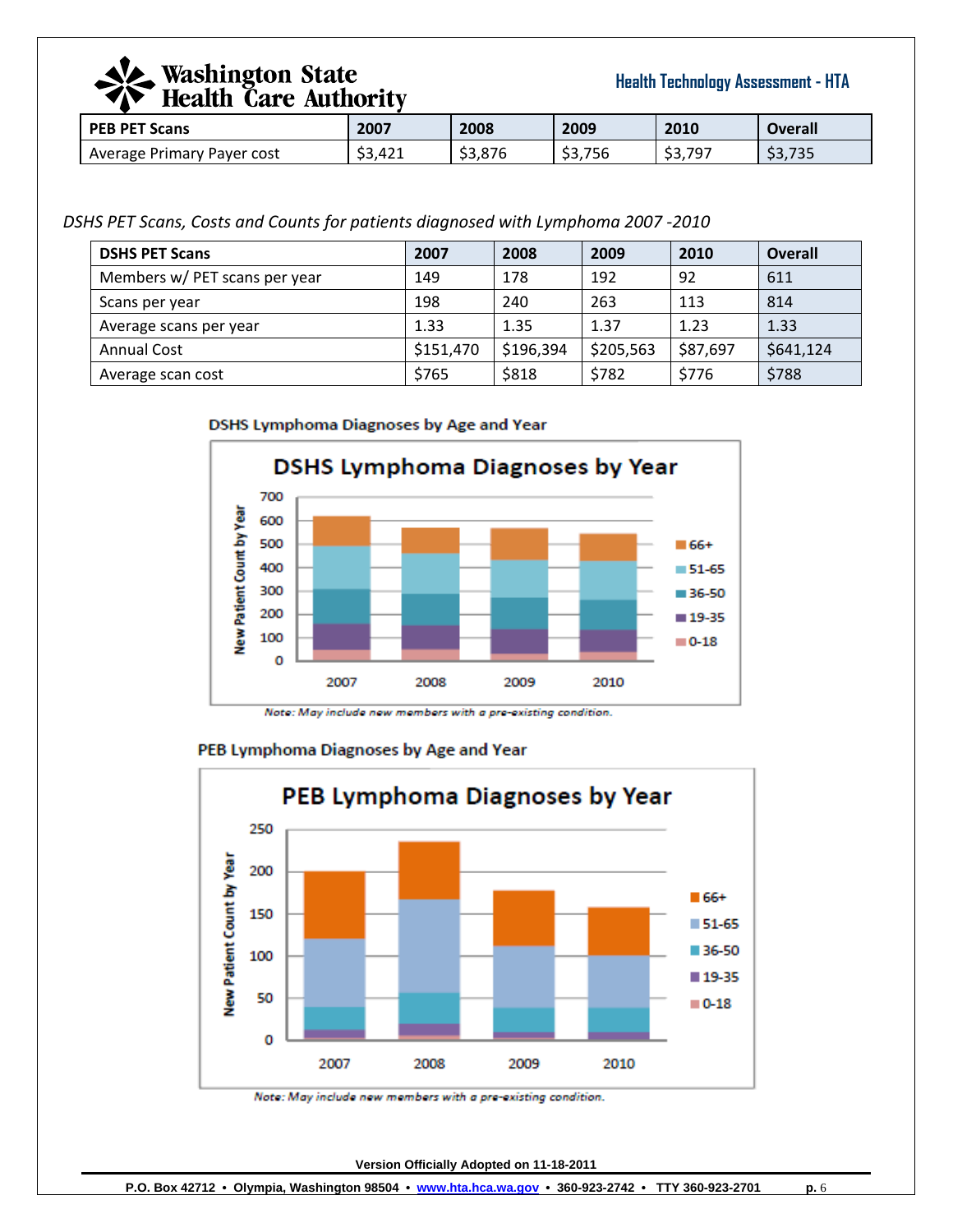

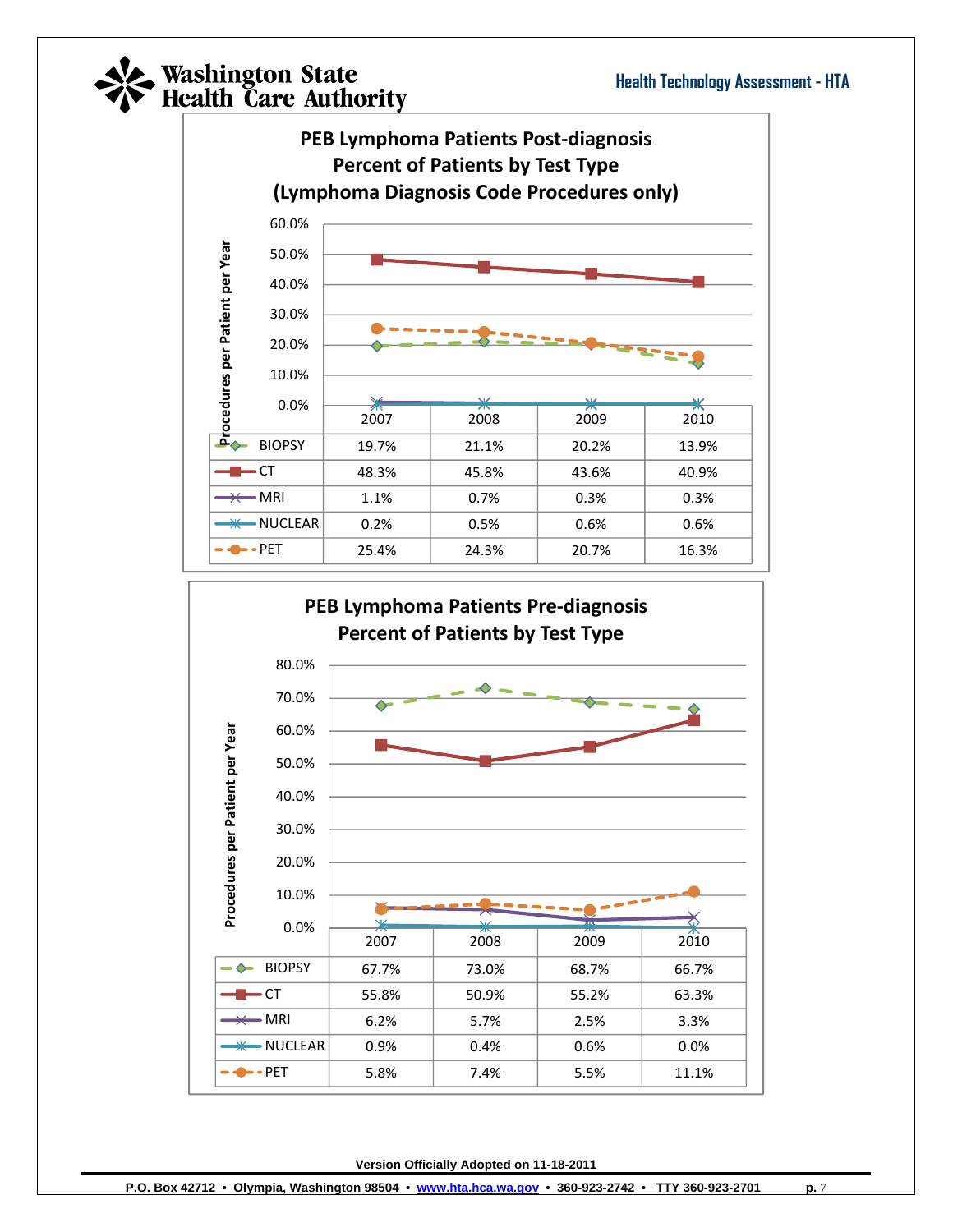

*PEB Lymphoma Patient PET Scans Summary Statistics*

| <b>PET Scan in Lymphoma</b><br><b>Summary</b> | <b>Hodgkins</b><br>Lymphoma<br><b>Patients</b> | Non-<br><b>Hodgkins</b><br>Lymphoma<br><b>Patients</b> | All<br>Lymphoma<br><b>Patients</b> |
|-----------------------------------------------|------------------------------------------------|--------------------------------------------------------|------------------------------------|
| <b>PET Scan Count</b>                         | 180                                            | 613                                                    | 793                                |
| <b>Patient Count</b>                          | 61                                             | 262                                                    | 323                                |
| Average # scans/patient                       | 2.95                                           | 2.34                                                   | 2.46                               |
| <b>Median scan count</b>                      | $\mathfrak{p}$                                 | 2                                                      | $\mathfrak z$                      |
| <b>Maximum scan count</b>                     | 15                                             | 19                                                     | 19                                 |
| Mode                                          | 1                                              |                                                        | 1                                  |
| <b>Std Dev</b>                                | 2.54                                           | 2.14                                                   | 2.23                               |

*PEB Lymphoma Diagnosis Code PET Scans, Consolidated 2007‐2010*

9 *PEB Lymphoma Visualization Timing Relative to Diagnosis, 2007‐2010*



9 *PEB Lymphoma Patient Counts by number of Tests, 2007‐2011*

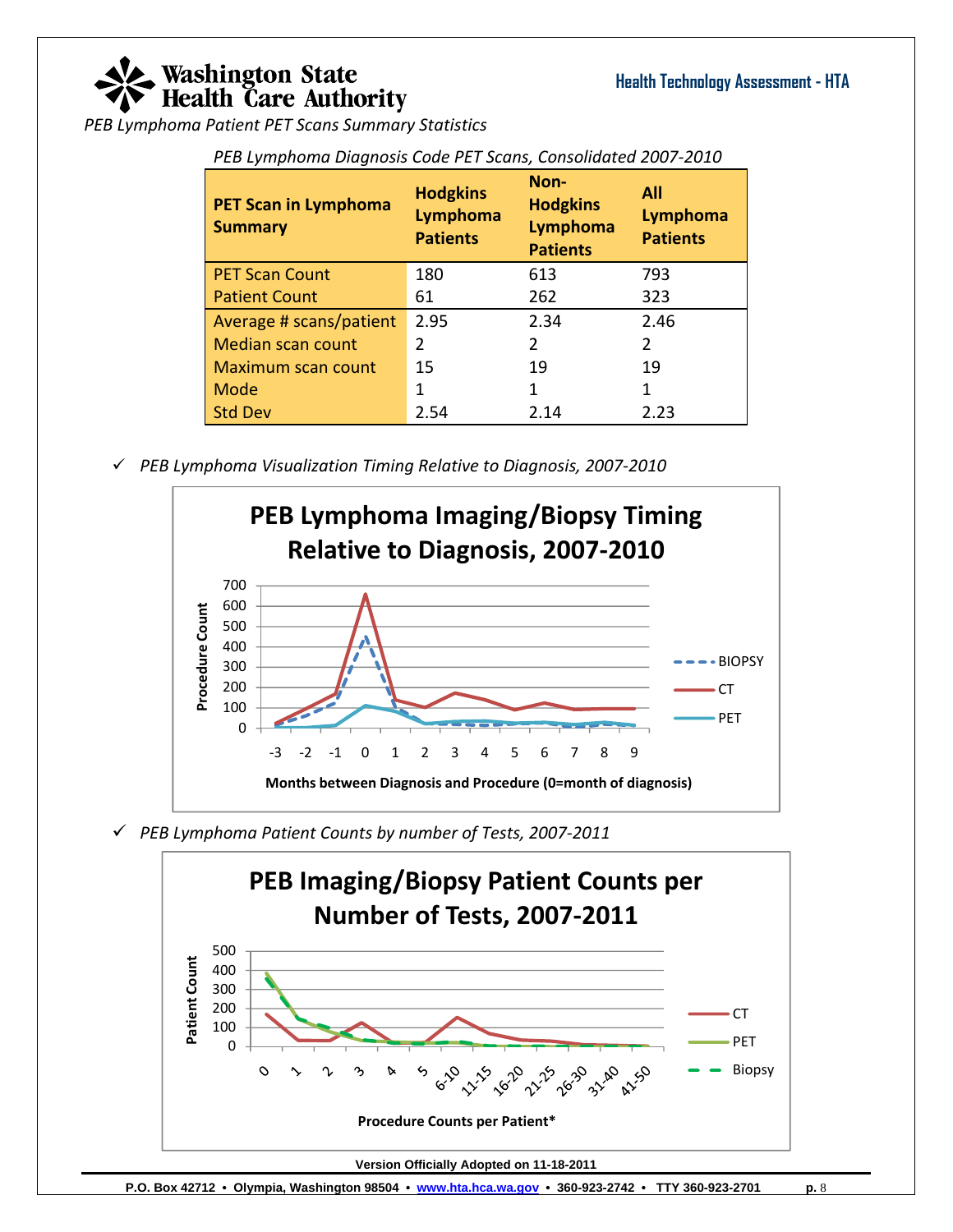

Hayes Inc. (07)

- o Hodgkin's lymphoma (primary staging)
	- **B** and in patients with biopsy-proven recurrent Hodgkin's disease or non-Hodgkin's lymphoma (restaging):
	- **B** for FDG PET as an adjunct to standard staging techniques, including laparotomy, CT, x-ray, MRI, US, and bone scan, when used as **an alternative to gallium scanning**;
	- **B** for FDG PET when used as a guide to limited or directed biopsy, imaging, or visualization for evaluation of a particular lesion, when used as an **alternative to gallium scanning**;
	- **C** for standard staging techniques or a guide to limited or directed staging methods for evaluation of a particular lesion. For PET when used as an early method for monitoring the effects of therapy and altering treatment accordingly:
	- **C** for patients with Hodgkin's disease or non-Hodgkin's lymphoma when used as a method for tumor grading when the presence of primary or recurrent tumor is known:
- o **C for FDG PET non-Hodgkin's disease.**
- o **C**. for FDG PET with any image analysis method for differentiating lymphomatous from nonmalignant CNS lesions in patients with HIV infection or AIDS:
- o **D** for all other applications
- $\checkmark$  Centers for Medicare & Medicaid Services (CMS):
	- $\circ$  CMS issued a decision not to make a national coverage decision (NCD) for PET scanning in malignancies. This leaves ultimate coverage decisions on 18FDG PET to local Medicare carriers. In the Decision Memo, CMS (2010) created a two‐part framework for analysis of PET use in malignancies—initial treatment strategy and subsequent anti-tumor strategy.(CMS, 2010).
	- o For Initial Treatment Strategy, CMS will "nationally" cover lymphoma and other solid malignancies for one FDG PET study for determining the optimal location to perform an invasive biopsy and to determine stage of the tumor
	- o Moreover, CMS allows local Medicare contractors to make local decisions for coverage of additional PET scans for therapeutic purposes related to initial treatment strategy.
	- o For Subsequent Anti‐tumor Treatment Strategy, lymphoma is considered separately from other malignancies. Positron emission tomography is covered without exception.
- $\checkmark$  Group Health (Other Centers, Agencies and HTAs)
	- o Diagnosis: PET results may assist in determining the optimal location to perform an invasive diagnostic procedure. It is not covered for other diagnostic uses or screening (testing patients without symptoms).
	- o Staging and re‐staging: PET is covered when staging remains in doubt after conventional staging and when clinical management of the patient would differ depending on the stage of lymphoma. Re‐staging includes re‐staging in the setting of recurrence and restaging following completion of a treatment regimen.
	- o Monitoring of therapy: PET is NOT covered.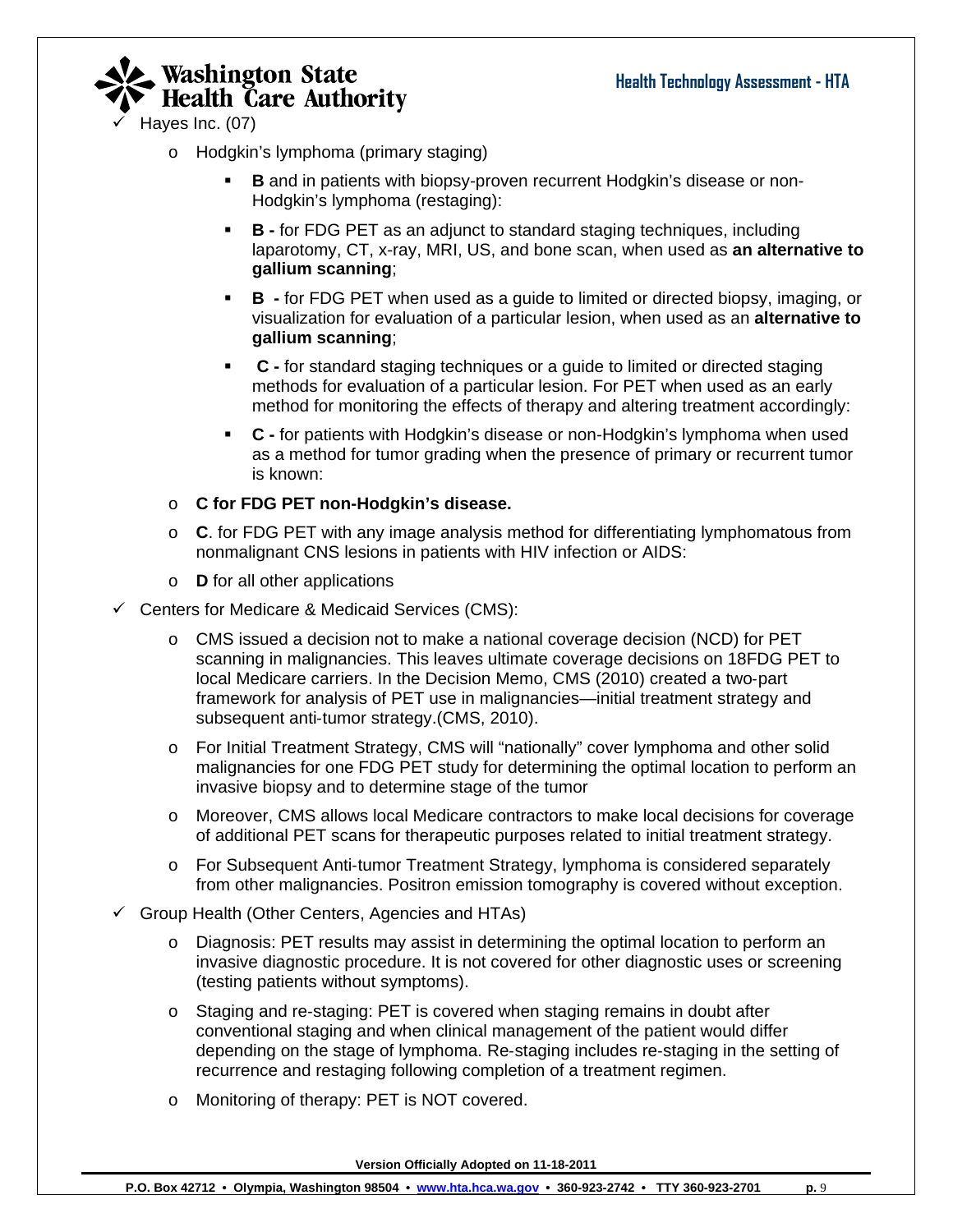$\sqrt{ }$  Pet and Lymphoma: Risks and Benefits

## **TABLE 2: Radiation Doses From Common Imaging Studies**

| Test                                            | Dose (mSv)    | <b>Equivalent Period of</b><br><b>Background Radiation</b> | Reference |
|-------------------------------------------------|---------------|------------------------------------------------------------|-----------|
| Chest x-ray (standard two views)                | $0.06 - 0.1$  | 8-12 days                                                  | 13, 14    |
| Mammography                                     | $0.13 - 0.7$  | 16-88 days                                                 | 13, 14    |
| Abdomen x-ray                                   | $0.5 - 0.7$   | 62-88 days                                                 | 14        |
| Lumbar spine x-rays                             | 1.8           | 7 months                                                   | 14        |
| <b>Head CT</b>                                  | 2.0           | 8 months                                                   | 13        |
| <b>Chest CT</b>                                 | 8.0           | 3 years                                                    | 13        |
| Abdomen and pelvis CT                           | 10.0          | 3 years                                                    | 13        |
| Virtual colonoscopy                             | 10.2          | 3 years                                                    | 15        |
| Whole-body PET/low dose CT                      | $8.5 - 10.3$  | 3 years                                                    | 16        |
| Whole-body PET/full dose CT                     | $23.7 - 26.4$ | 8-9 years                                                  | 16        |
| Prospective ECG-gated coronary CT angiography   | 3.0           | 1 year                                                     | 17        |
| Retrospective ECG-gated coronary CT angiography | $11.7 - 13.0$ | 4 years                                                    | 17        |
| Coronary angiography (diagnostic)               | $4.6 - 15.8$  | 2-5 years                                                  | 14        |
| Coronary angiography (with intervention)        | $7.5 - 57.0$  | 2-19 years                                                 | 14        |

 $\checkmark$  State Agencies Summary View:

- o PET in Lymphoma:
	- **IMPROVED Sen/Spe but not related to PPV**
	- No better than convention Gallium
	- State policy allows PET after conventional scanning is shown non-diagnostic
- o Safety Issues not resolved
	- **Increased amounts of radiology for questionable outcomes**
- o Costs Issues
	- Added cost but no outcome data
	- Costs Effectiveness studies none available
- o Non cover for routine diagnostic
	- **•** Cover for biopsies when conventional not adequate
	- For all other reasons (i.e. staging, restaging, surveillance) cover only when conventional scans are non-diagnostic
- o Limit the number of scans to no more than 1 per year unless medically justified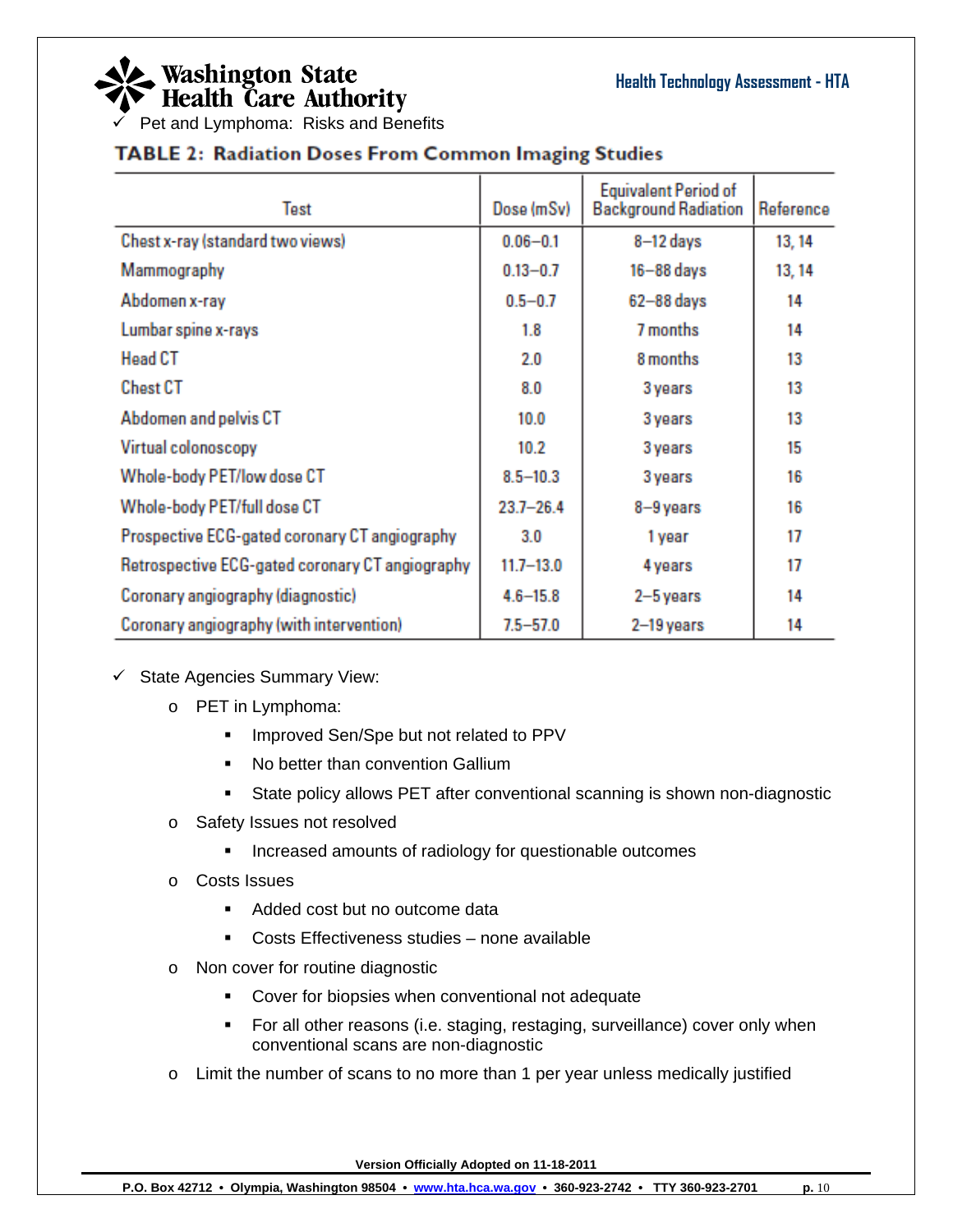

## **Agenda Item: Evidence Review Presentation**

Oregon Health & Science University (OHSU) presented an overview of their evidence report on PET scans, full presentation in meeting materials.

- $\checkmark$  Background: Lymphoma
	- o Heterogeneous group of malignancies involving lymph nodes, bone marrow, spleen and other extra-lymphatic organs. Approximately 74,000 cases in US annually.
		- Hodgkin lymphoma  $(HL) \sim 13\%$
		- Non-Hodgkin lymphomas (NHL)  $\sim$  87%
		- $HL =$  classic (95%) and nodular lymphocyte predominant (5%)
		- $NHL = B$ -cell (80%) and T-cell (20%) lymphomas
		- NHL = aggressive (aNHL), indolent (iNHL) and highly aggressive
	- o Treatment: Chemotherapy, radiation therapy or combination chemo-radiation. Treatment dependent on cell type and on stage of lymphoma. Primary treatment may result in remission; if lymphoma progresses or recurs, secondary treatment is undertaken.
- $\checkmark$  Background: PET
	- o Nuclear Medicine test using a positron emitting radionuclide fluorine 18 ( $^{18}F$ )
		- Positrons annihilate with electrons resulting in two gamma photons detected by the scanner
	- o  $18$ F incorporated into a glucose analog ( $18$ FDG) and injected intravenously
	- o <sup>18</sup>FDG accumulates in areas of high glucose metabolism
	- $\circ$  PET results in "hot spots" where glucose metabolism is high– e.g. cancer, infection
	- o PET uses abnormal glucose metabolism rather than changes in normal anatomy and tissue characteristics (e.g. CT and MRI) to detect cancer
	- o *Claim*: PET more sensitive and specific than CT or MRI for detecting viable cancer
		- E.g. residual mass in mediastinum after primary treatment for HL; is it residual fibrous tissue or viable HL?
	- o PET images have low spatial resolution
	- o PET usually performed with CT in a fusion PET/CT scanner that gives metabolic and high spatial anatomic information synchronously
	- o In this report PET and PET/CT are considered as one test
	- o Older literature is PET alone; newer literature is PET/CT
- Background: Washington Experience
	- o Lymphoma incidence
		- **PEB: 150-230 cases per year**
		- DHHS: 530-610 cases per year
	- o PET utilization
		- PEB: 220-263 PET scans per year
		- DHHS: 113-263 PET scans per year
	- o PET costs
		- **PEB: \$2,213-\$2,831 per scan**
		- DHHS: \$765-\$818 per scan
- $\checkmark$  PICO:
	- o **Population:** Adults and children with Hodgkin lymphoma and non-Hodgkin lymphoma.
	- o **Intervention:** PET (PET/CT)
	- o **Comparator:** MRI, CT, gallium, other imaging methods
	- o **Outcomes:** Comparative diagnostic performance; effects on clinical decision making; effects on patient outcomes, safety and costs.
		- **screening and initial diagnosis,**
		- **·** initial staging,
		- **Fig. 5** restaging after primary treatment,
		- **detection of recurrence,**
		- **PEDITION FIGHT DETECT FIGHTS IN THE PREDICT PROPERTY** predicting patient,
		- **n** monitoring of response to treatment, and
		- surveillance of patients in remission
- $\checkmark$  Methods: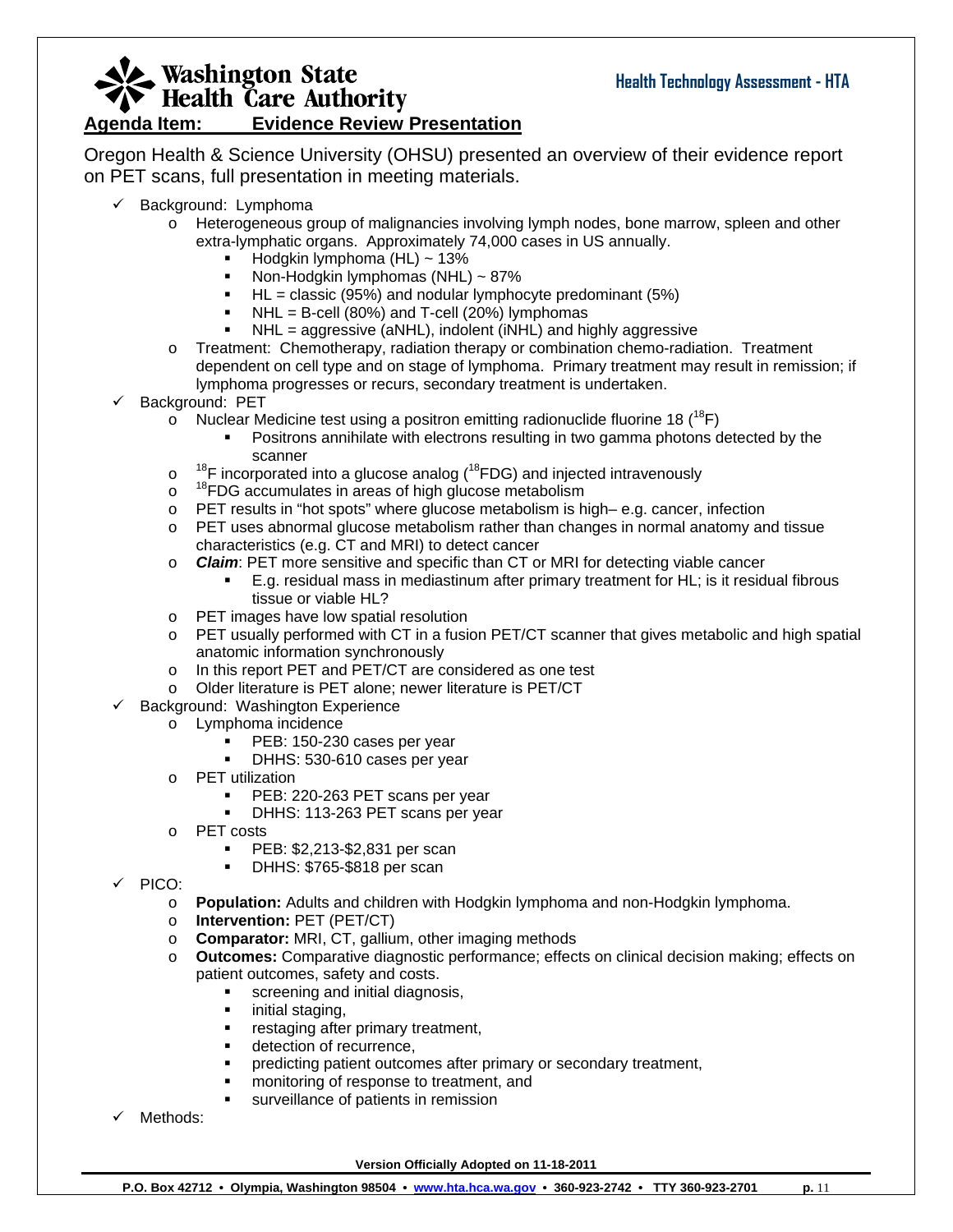#### **Health Technology Assessment - HTA**

## **Washington State**<br>Health Care Authority

- o For the WA HTA program, MED core sources searched for SRs, MAs, TAs from 2000 to 2011. MEDLINE search for 2009-2011 included SRs, MAs, TAs and case reports. Search terms *positron emission tomography, PET, lymphoma, Hodgkin disease.*
- o Search for relevant clinical practice guidelines using MED core sources and Guidelines.gov databases
- o Quality of included systematic review and guidelines rated with standard MED instruments
- o State, private payers, and policy websites searched to identify insurance coverage policies
- Search Results:
	- o Core source search yielded 7 SRs and TAs, 3 cost or cost-effectiveness study designs and 6 clinical practice guidelines
	- o MEDLINE search yielded 354 citations from which 18 observational studies were included in this report
- Findings: Evidence presented by Lymphoma Type
	- o Hodgkin disease (HL) and aggressive non-Hodgkin disease (aNHL) are combined
	- o Indolent non-Hodgkin disease (iNHL) is considered separately
	- o Highly aggressive non-Hodgkin disease no evidence identified
- $\checkmark$  Findings: Overview
	- o Primary evidence comes from case series
		- Case series considered to be lower strength of evidence than RCTs or cohort studies
	- o SOE for most KQs is low to moderate even when SRs are of high quality
	- o More evidence for diagnostic accuracy than for clinical effectiveness, safety, cost
	- o More evidence for HL and aNHL than for iNHL
- Accuracy of PET: Screening and Initial Diagnosis
	- o No evidence on use of PET for screening or initial diagnosis
	- o Diagnosis requires histology; PET cannot eliminate biopsy
	- o No guidelines support PET for these indications
- $\checkmark$  Initial Staging:
	- o Australian MSAC TA (4 SRs)
	- o As a separate test, PET has higher combined sensitivity and specificity than CT or gallium

| Test    | Sensitivity | <b>Specificity</b> |
|---------|-------------|--------------------|
| PFT.    | 88-100%     | $90 - 100\%$       |
| CT.     | 88%         | 80%                |
| Gallium | 29-93%      | n/a                |

- o As an incremental test (added to CT), two small series of 33 and 50 patients (from Australian MSAC):
	- PET increased the number of true and false positives (ratio of TP: FP = 3:1).
	- PET occasionally was negative at sites positive on CT; large portion of these negative PET scans were false negatives.
- **Staging after Primary Treatment** 
	- o Routine (Four SRs): Evidence is heterogeneous, mixing HL and aNHL, initial and post-treatment staging CT. PET has higher sensitivity and specificity for detection of HL and aNHL than CT.

| <b>Modality</b>               | Sensitivity            | <b>Specificity</b>      |
|-------------------------------|------------------------|-------------------------|
| CT (Kwee) (mixed HL and aNHL) | 25-100%                | 42-67%                  |
| PET (Kwee)                    | 71-100%                | 57-100%                 |
| PET/CT (Kwee)                 | $91 - 100\%$           | 87-100%                 |
| PET meta-analysis (Terasawa)  | 84% (HL)<br>72% (aNHL) | 90% (HL)<br>100% (aNHL) |

- o Evaluation of residual mass (3 SRs): Sensitivity and Specificity for PET ranges 40-100%. Both sensitivity and specificity important in clinical decision making about a residual mass. Sensitivities and specificities of 40% may not be sufficiently high for clinical decision making
- **Estimation of Prognosis after Treatment:** 
	- o After primary or secondary treatment responders (PET negative) proceed to surveillance and non-responders (PET positive) proceed to additional treatment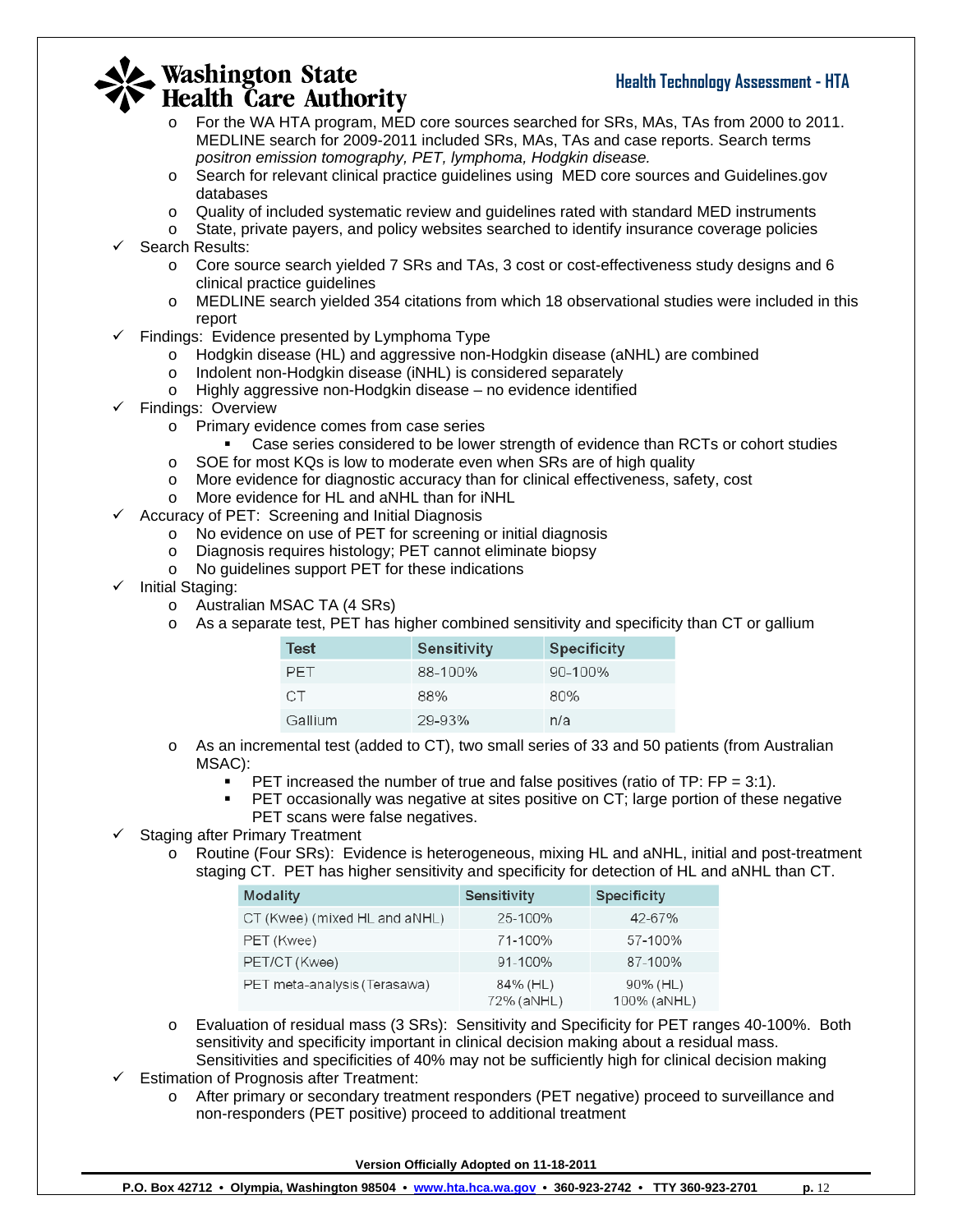### **Health Technology Assessment - HTA**

## Washington State<br>Health Care Authority

o After **primary** treatment, 2 small case series (99 and 127 patients): PET performed and compared with 2-3 year progression free survival (PFS)

| <b>Modality</b> | 2-3 year PFS if study<br>negative (responder) | 2-3 year PFS if study<br>positive (non-responder) |
|-----------------|-----------------------------------------------|---------------------------------------------------|
| PET (HL)        | $94 - 96$                                     | 19-33                                             |
| CT(HL)          | 90                                            | 0%                                                |
| PET (aNHL)      | 87                                            | 7%                                                |
| $CT$ (aNHL)     | 63%                                           | 0%                                                |

- $\checkmark$  Estimation of Prognosis after Secondary Treatment:
	- o Two SRs and three case series
	- o PET done prior to salvage chemotherapy and stem cell transplant

| Study               | Population  | Sensitivity | <b>Specificity</b> | <b>Other</b>             |
|---------------------|-------------|-------------|--------------------|--------------------------|
| Terasawa (SR/MA)    | HL and aNHL | 69%         | 81%                | $IR + 36$<br>$LR - 0.38$ |
| Poulou (SR/MA)      | HL and aNHL |             |                    | $HR + 3.23$              |
| Moscowitz (153 pts) | HL          | 50%         | 84%                | $HR + 34$                |
| Dodero (80 pts)     | HL and aNHL | 68%         | 63%                |                          |
| Qaio (34 pts)       | aNHL        | 75%         | 87%                | PPV 86%                  |
|                     |             |             |                    | NPV 76%                  |

- $\checkmark$  Surveillance of Asymptomatic Patients:
	- $\circ$  Surveillance = routine study of patients without symptoms
	- o Not the same as re-evaluation of patients with clinical evidence of progression such as progressive symptoms, new or increasing lymphadenopathy or other masses
	- o No SRs or RCTs; 5 case series
	- o Studies consistently show a high false positive rate for PET scans performed on asymptomatic patients
	- o PPVs 23-54%; NPVs 90-100%
	- o Clinical symptoms were effective in predicting relapse
- Monitoring of Treatment during Treatment:
	- $\circ$  PET advocated in mid-cycle of treatment (e.g. after 4 of 8 cycles of chemotherapy)
		- Rationale # 1: if PET can predict non-response in mid-cycle, initial treatment could be terminated and secondary treatment begun, saving the expense and side effects of additional cycles of primary treatment. **Need high PPV or LR + for PET**
		- Rationale # 2: if PET showed response in mid-cycle, *perhaps* no additional treatment needed; *perhaps* stop at 4 cycles. **Need high NPV or low LR - for PET**  No evidence to support this rationale
	- One SR/MA and 3 case series

| Study                | <b>Population</b>               | Sensitivity | <b>Specificity</b> | Other                                                          |
|----------------------|---------------------------------|-------------|--------------------|----------------------------------------------------------------|
| Terasawa<br>(SR/MA)  | $HL$ (360 pts)<br>NHL (311 pts) | 81%<br>78%  | 97%<br>87%         | $LR+28 LR-0.19$<br>$LR + 5.9$ $R - 0.26$                       |
| Zinzani (91 pts)     | aNHL                            | 82%         | 89%                | PPV 82% NPV 89%                                                |
| Markova (50<br>pts)  | HL.                             | 75%         | 100%               | <b>PPV 75% NPV</b><br>100%                                     |
| Duhrsen (128<br>pts) | aNHL                            | n/a         | n/a                | PET +, recurrence<br>rate 17%<br>PET-, recurrence<br>rate $3%$ |

o Studies consistently show higher specificity (87-97%) than sensitivity (78-81%)

- o NPVs are higher than PPVs
- $\circ$  LR are stronger than LR +
- $\circ$  PPV, NPV, LR + and LR may not be strong enough to change clinical decision making
- 9 KQ2: Clinical Effectiveness for HL and aNHL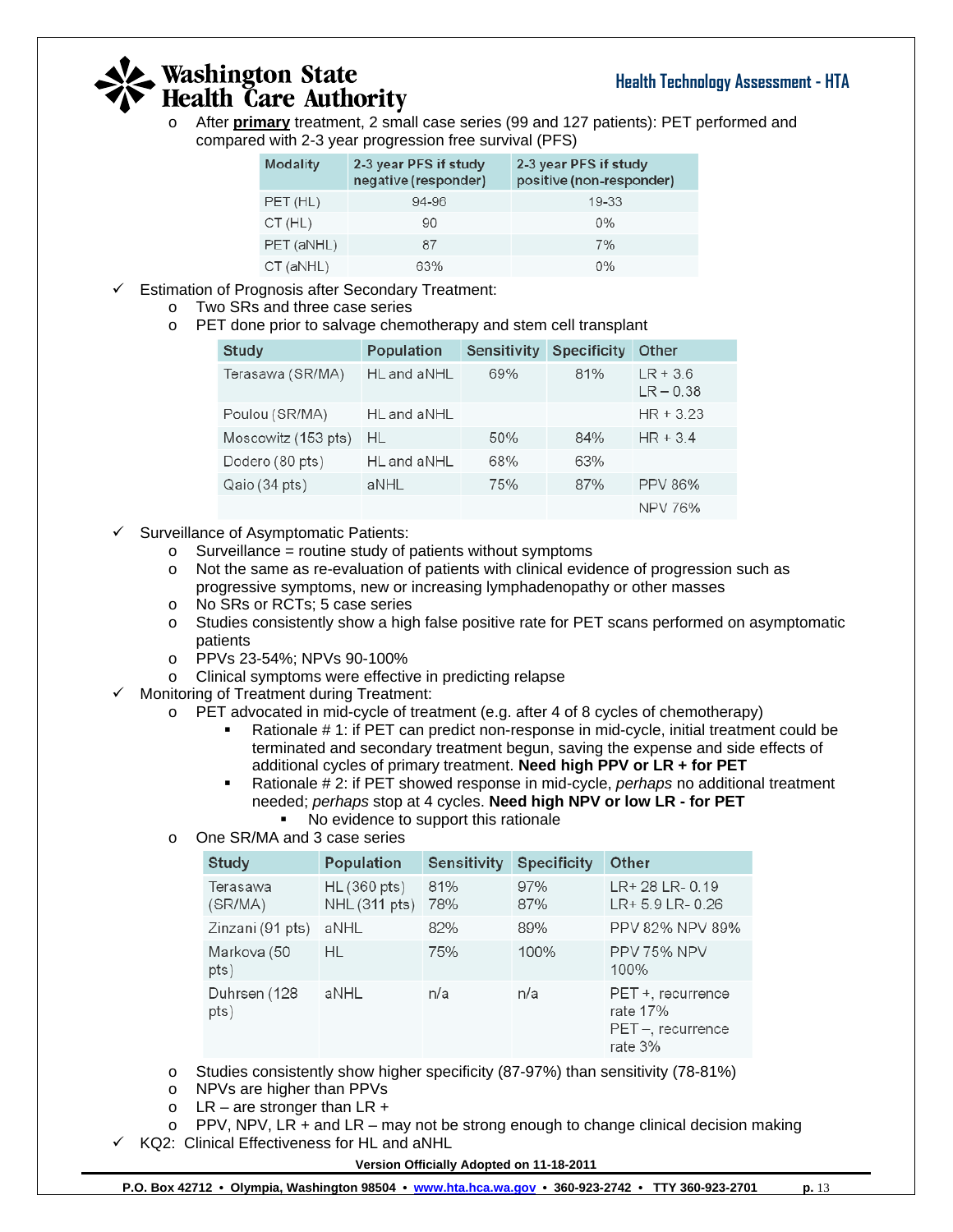

- o No evidence on the effect of PET on
	- Reduction of use of other tests
		- Patient survival
		- **•** Quality of life
- o Limited evidence of effect of PET on
	- Changes in management
- o Changes in clinical management:
- o Australian MSAC TA
	- No direct evidence
	- Staging alters clinical decisions
	- Monitoring could alter clinical decisions
- o Pommier (case series of 137 patients)
	- 137 HL patients; 124 patients scheduled for radiotherapy had PET:
		- 102 (82%) had no change in plan; 6 (5%) had radiotherapy cancelled; 16 (13%) had radiotherapy plan altered
- $\checkmark$  KQ1: Accuracy of PET in Indolent NHL (iNHL)
	- o Evidence on iNHL is very heterogeneous– different studies report on different iNHLs which do not necessarily behave similarly; individual case series for each iNHL; no MAs or RCTs; reference standard in these studies often not stated; analyses mix patients and lymphoma sites. Strength of evidence is LOW.
- $\checkmark$  Original Diagnosis and Staging:
	- o No evidence on diagnosis
	- o PET appears to detect additional sites of disease not detected on CT but PET also misses disease sites identified on CT
	- o One study (Fueger) reported that PET/CT had higher sensitivity (99%) than the individual components PET (68%) and CT (70%) for detection of lymphoma sites
- $\checkmark$  Estimation of Prognosis after Treatment:
	- o No SRs, MAs; 2 small case series of 45 and 44 patients
		- **PET** evidence of nodal activity after treatment correlated with subsequent relapse  $p <$ 0.05
		- **PET** had a sensitivity of 100% and specificity of 88% for predicting relapse at one year.  $PPV = 62\%$ ; NPV = 100%
- $\checkmark$  KQ2: Changes in Management
	- o One case series (74 patients with mantle cell lymphoma)
		- Treating physicians asked for management plan blinded to PET results
		- Management plans before and after PET results
	- No change 7%; small change 59%; medium change 7% and large change 27%
- $\checkmark$  KQ3: Differences in sub-populations
	- o No evidence for any differences in sub-populations
		- **Patient age, gender, patient selection criteria**
		- Type of scanning machine, software, training
		- Provider type, setting
		- Health care system type
- $\checkmark$  KQ4: Safety of PET in Patients with Lymphoma
	- o Australia MSAC considers PET to be safe and not different for lymphoma than for other indications for PET
		- This is an editorial opinion
		- No direct evidence
		- o Potential safety issues:
			- Contrast reaction to 18FDG
				- **Glucose analog; no reactions reported**
			- Radiation dose significant but patients have a potentially fatal disease
				- Radiation dose considerations more important in HL (mostly younger patients) and in surveillance (multiple PETs in potentially cured patients)
			- Incidental findings: no evidence on rate of incidental findings but a number of false positive PETs reported
- $\checkmark$  Radiation Dose
	- o PET: 10-30 mSv (~300 CXRs)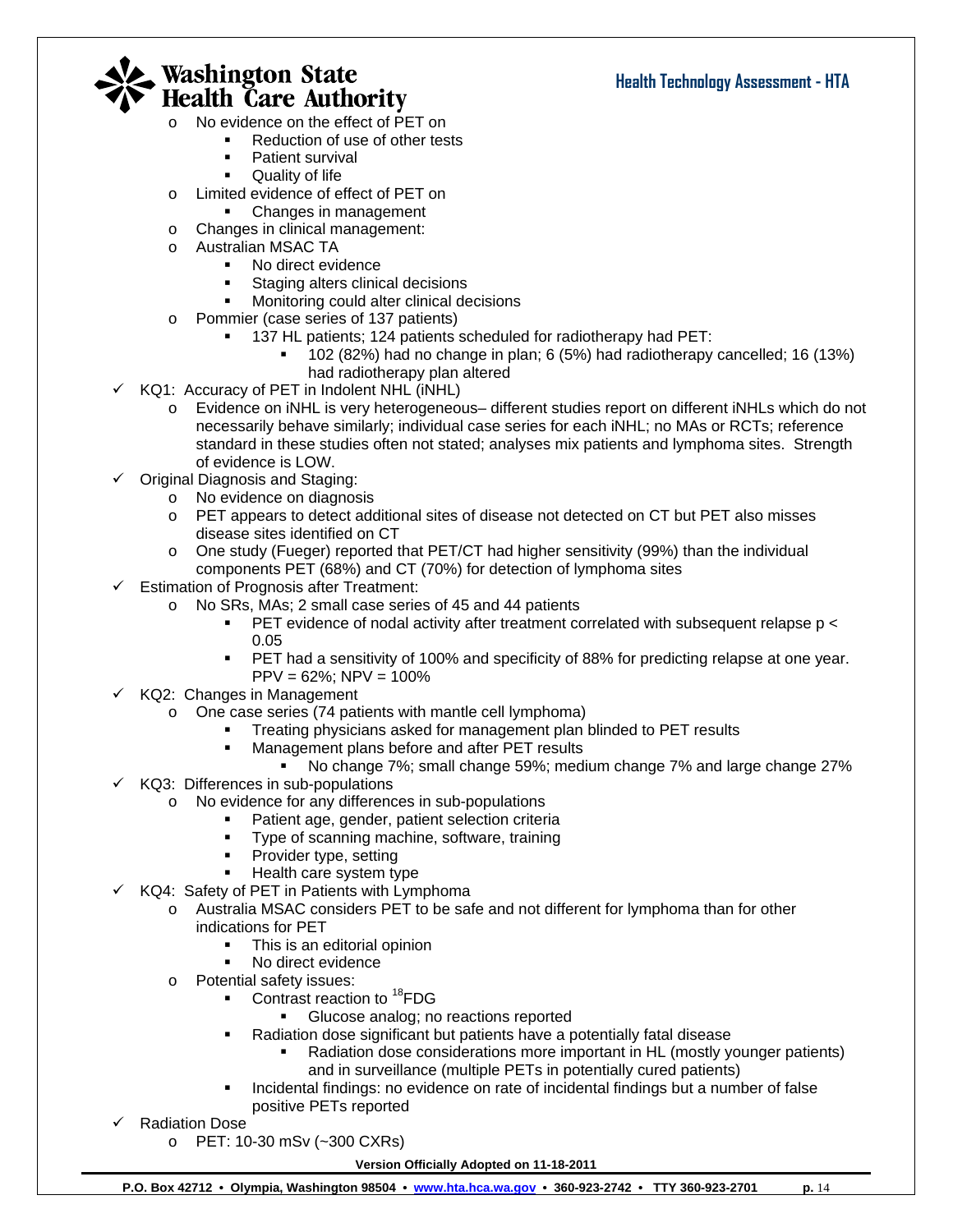- o Standard CT: 10-30 mSv (~300 CXRs)
- $\circ$  Low dose CT: 2-10 mSv (~100 CXRs)
- o PET/CT: 12-60 mSv (potentially 600 CXRs)
- $\circ$  ACR estimates the additional lifetime risk of fatal cancer from 30 mSv to be "moderate" (risk = 1/ 1,000 to 1/ 500)
- $\checkmark$  KQ5: Costs of PET
	- o Evidence is weak
		- Different health delivery systems and costs
		- Australian MSAC (2010). Economic model using PET for staging estimated savings of A \$150-210 per patient with PET
		- 130 HL in Brazil, PET used for staging if CT inconclusive; savings of 1% overall for HL
		- 192 HL in US; PET and CT used for surveillance; US \$100,000 and 147 mSV per recurrence detected
		- 68 HL and aNHL in Switzerland with PET at mid-treatment and again at end of therapy; if PET at mid-treatment was negative, could avoid PET at end of treatment with a savings of 26% on PET costs
- $\checkmark$  Guidelines: Six guidelines included in report: CADTH (2010); IHPL(2007); NCCN (2011 and 2011); and ACR (2010 and 2011)
	- o Guidelines quality rated as poor (IHPL) to fair (NCCN, ACR) to good (CADTH) based primarily on systematic literature review and author independence

| Guideline             | <b>CADTH</b>                        | <b>NCCN</b><br>HL       | <b>NCCN</b><br><b>NHL</b> | Juweid (IHPL)                                    | <b>ACR</b><br>$HL$ F/U  | <b>ACR</b><br><b>HL Stage I-II</b> |
|-----------------------|-------------------------------------|-------------------------|---------------------------|--------------------------------------------------|-------------------------|------------------------------------|
| Diagnosis             | <b>Not</b><br>addressed             | <b>Not</b><br>addressed | <b>Not</b><br>addressed   | Not addressed                                    | <b>Not</b><br>addressed | Not<br>addressed                   |
| Primary<br>staging    | Recommend                           | Recommend               | Optional                  | Recommend                                        | N/A                     | N/A                                |
| Secondary<br>staging  | Recommend                           | Recommend               | <b>Not</b><br>recommend   | Recommend                                        | N/A                     | N/A                                |
| Estimate<br>prognosis | Some<br>reports<br>suggest<br>value | Recommend               | Not<br>recommend          | Recommend if<br>results will alter<br>management | N/A                     | N/A                                |
| Monitor<br>treatment  | <b>Not</b><br>addressed             | <b>Not</b><br>addressed | <b>Not</b><br>addressed   | Not addressed                                    | <b>Not</b><br>addressed | <b>Not</b><br>addressed            |
| Surveil-<br>lance     | <b>Not</b><br>recommend             | Not<br>recommend        | Not<br>recommend          | Not<br>recommend                                 | Not<br>recom-<br>mend   | Not<br>recommen<br><sub>d</sub>    |

 $\checkmark$  Policy Considerations:

- o Coverage policies for Medicare, Regence Blue Cross, Aetna and Group Health
- o CMS Decision Memo (2010): CMS did NOT issue a national coverage decision
- o CMS (2010) has a new PET framework:
	- Initial treatment strategy: NCD of one PET
	- Subsequent anti-tumor treatment strategy: left to local regional carriers to decide
	- Exception for lymphoma– cover all PET
- $\checkmark$  Policy Considerations Insurance Coverage